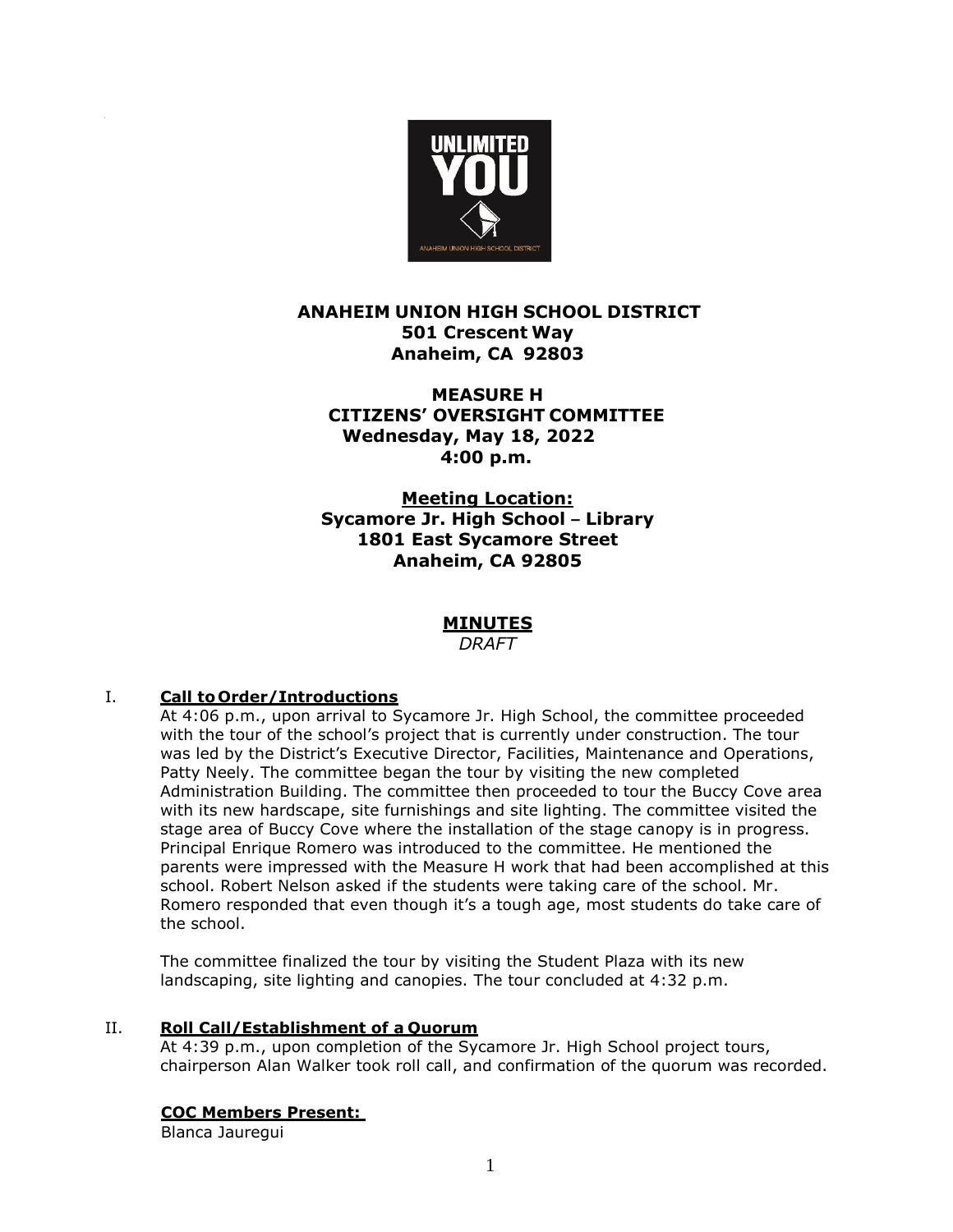Peggy Kruse-Stodghill Robert Nelson Grantt Rowan Alan Walker (Chairperson)

### **COC Members Absent:**

Patricia Rich

#### **AUHSD Staff and Consultants Present:**

Jamie Lungren Patricia Neely Art Lavenant Kunal Shah (Consultant) Brianna Quintanar (Consultant)

#### **Members of the Public Present:**

Sandy Walker

### III. **Adoption of Agenda and Approval of Minutes**

Committee member Peggy Kruse-Stogdhill made a motion that was seconded by committee member Blanca Jauregui to adopt the agenda of the May 18, 2022, COC meeting. All committee members agreed and the agenda was adopted.

Committee member Peggy Kruse-Stogdhill made a motion that was seconded by committee member Robert Nelson to approve the draft minutes of the February 16, 2022, COC meeting. All committee members agreed and the minutes were approved.

### IV. **Public Comment**

Mrs. Sandy Walker stated that the work funded by Measure H at Sycamore Jr. High School was beautiful.

### V. **Staff Update on Measure H Program**

The presentation started with Kunal Shah discussing the completion status on Dale Junior High School's modernization/new construction project, and the Polaris (New Cambridge Virtual Academy – Opened August 2020) modernization project. As a recap, the \$46M project was awarded to Pinner Construction in March 2019. Phase 1, which encompasses the modernization of Buildings 200, 300, 400, 500, 500A, 600, 700, Polaris and the Quad, is complete. Phase 2, the new 2-story Administration, Labs, Classrooms and Library Building, and the new band Building, is complete and will be presented to the Board of Trustees on June 16, 2022. This CBA project is within its overall project budget, and trending behind its original substantial completion date of February 2021. There are various reasons as to why the completion is trending behind schedule, one of them being supply chain issues with materials and also subcontractor efficiency. Mr. Walker asked if there would be any additional costs for the delay in completion. The District responded that it is in the process of evaluating all cost impacts.

Kunal Shah discussed the \$12M, Phase 2 Measure H project at Ball Junior High School. The project, which was awarded in October 2020, consists of the modernization of the Administration Building, the replacement of underground utilities, site security fencing and gates, landscape and irrigation, a new quad with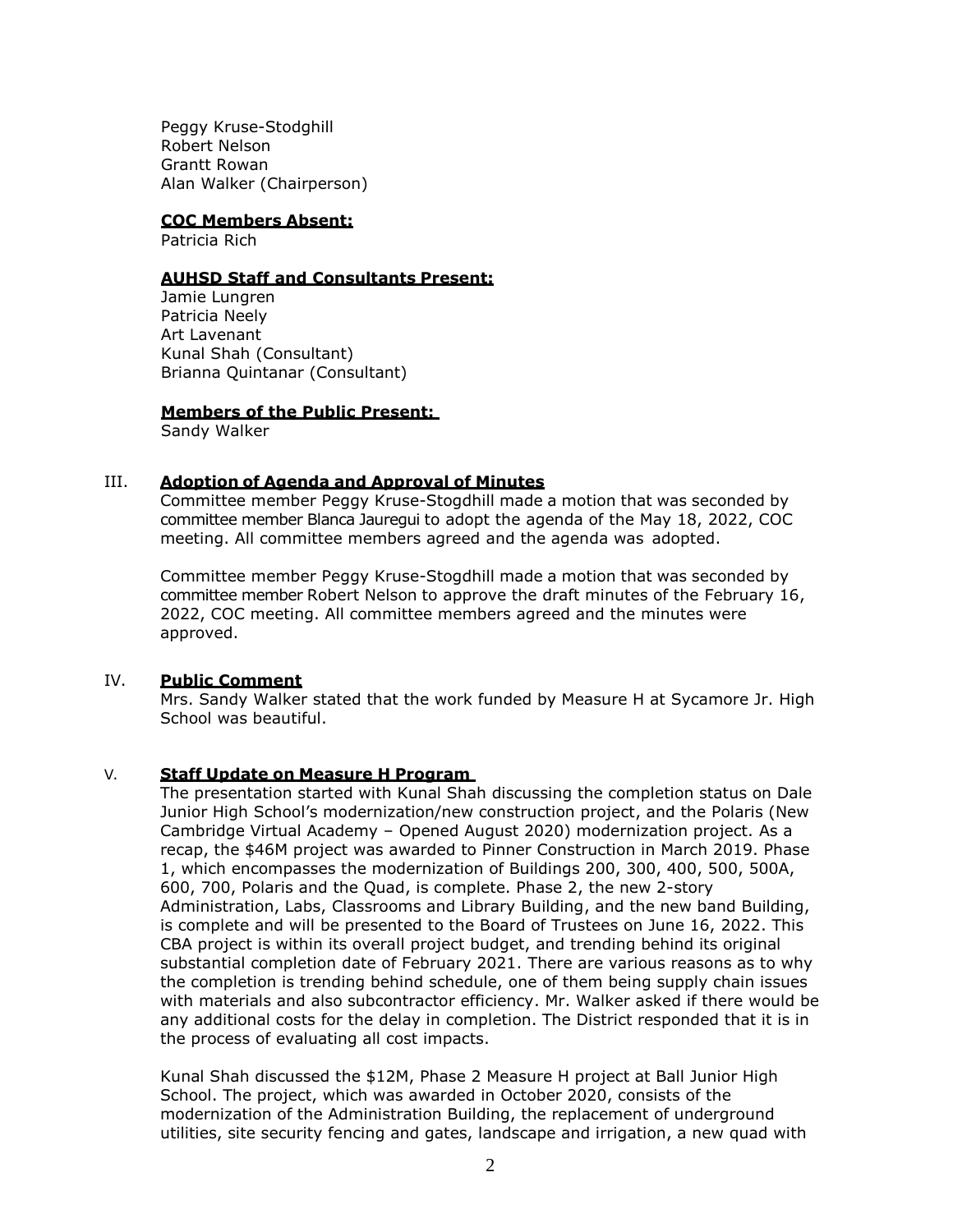shade structures, select restroom upgrades, and the reconstruction of the main parking lot. This project is completed and within budget (Expended to Date: \$9.7M). This is a project that should be scheduled for the COC's visit in Summer 2022.

Kunal Shah discussed the \$17M, Measure H project at Sycamore Junior High School. The project, which was awarded in October 2020, consists of the modernization of the Administration Building, the replacement of underground utilities, site security fencing and gates, landscape and irrigation, a new quad with shade structures, select restroom upgrades, and the reconstruction/reconfiguration of the main parking lot and horseshoe lot. The project includes the relocation of existing portable buildings on campus for community use. This project is currently under construction, and has a contract completion date of March 2022. Mr. Shah explained due to the stage canopy production (supply chain issues), the project is anticipated to complete August 2022. The COC observed this scope of work during our site tour. This project is currently within budget (Expended to Date: \$12.2M).

Patricia Neely discussed the \$13.5M, Measure H Site Improvement project at Magnolia High School. The project, which was awarded in July 2020, consists of the replacement of underground utilities, site security fencing and gates, landscape and irrigation, a new quad with shade structures, site lighting, select restroom upgrades, and new tennis courts. This project is currently under construction and has a contract completion date of November 2021. The project is substantially complete with the exception of the speedline shade structure (supply chain issues). The project is anticipated to complete August 2022.This project is currently within budget (Expended to Date: \$10.6M).

Patricia Neely discussed the \$8.5M, Measure H Shower/Locker Room Modernization project at Magnolia High School. The project, which was awarded in May 2021, consists of the modernization of Boys and Girls shower/locker rooms, coaches' offices, team rooms, restrooms, and wrestling room. This project is nearing completion. Ms. Neely explained due to deferred approval of the mobile storage units and electrical panels (supply chain issues), the project is anticipated to complete August 2022. This project is currently within budget (Expended to Date: \$2.39M). Mr. Walker asked why the contractor billing was so low. The District responded that the contractor had not been submitting payment applications.

Patricia Neely discussed the Measure H Video Surveillance Solution project. Ms. Neely explained that this is a Districtwide project, which provides cameras with recording capabilities at all schools and at the District Office. All twenty sites are currently operational. The contract was awarded in December 2018, is currently within budget, and will be presented to the Board of Trustees on June 16, 2022. A phase 2 Districtwide Camera project will be presented to the Board of Trustees in July, with an anticipated completion date of October 2022.

Patricia Neely discussed the new \$38M, Measure H New Administration and Cybersecurity Classroom Building project at Magnolia High School. The project, which a contractor was selected in April 2022, consists of a new Cybersecurity and Administration Building, renovation of existing Music Building, new hardscape, landscape, exterior lighting and select restroom upgrades. This project is anticipated to begin construction in June 2022, and complete in January 2024.

Also discussed by Patricia Neely was the new \$8M, Measure H Practice Field project at Western High School. The project, which was submitted to DSA in May 2022, consists of a new enclosed artificial turf field, bleachers, stadium lighting, new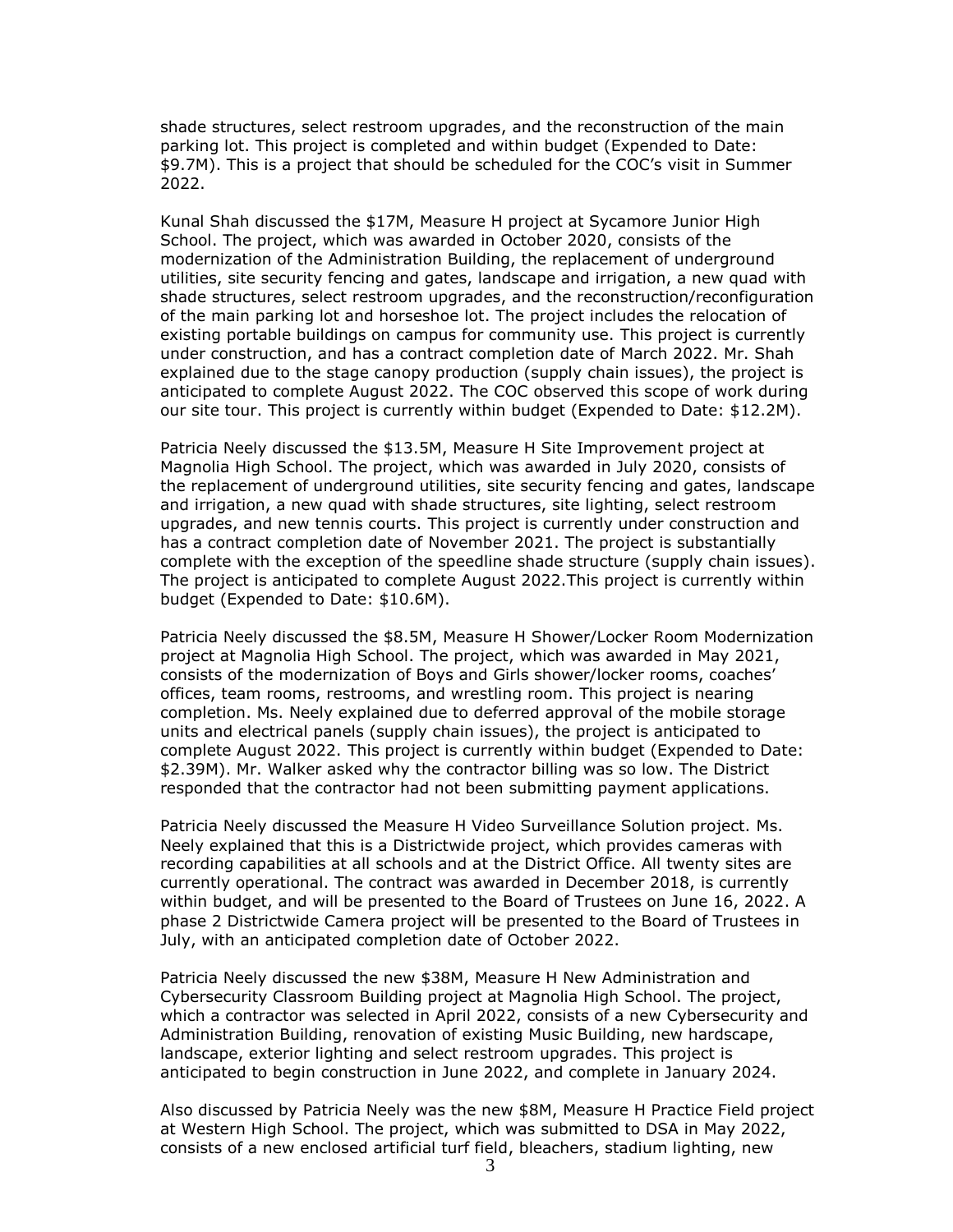band/observation tower and concession building. This project is anticipated to begin construction in October 2022 and complete June 2023.

Patricia Neely discussed the next round of upcoming Measure H projects as follows:

- Orangeview JHS Site Improvement Project o Planning in Progress
- Western HS Site Improvement Project o Planning in Progress
	- Gilbert HS Site Improvement Project
	- o Planning starts June 2022
- Hope School Site Improvement Project
	- o Planning Starts September 2022
- Marquee Projects at Various Sites
	- o Planning in Progress
- Districtwide Controlled Access
	- o Planning in Progress
- Districtwide Cameras Phase 2
	- o Planning in Progress

Patricia Neely discussed the status of the 21st Century classroom furniture implementation. She informed that 585 classrooms received furniture since 2015 and that 39 classrooms remain to receive furniture in accordance with the Measure H project list. The furnishing of the remaining 39 classrooms will be presented to the Board of Trustees for approval on June 16, 2022.

At 4:47 p.m., COC member Peggy Kruse-Stogdhill left the meeting due to a previous commitment.

The list of completed Measure H projects are summarized in the project update. Patricia Neely and Jamie Lungren gave an update on the status of the District's pursuit of state funding under the School Facility Program.

At 5:33 p.m. COC member Blanca Jauregui left the meeting due to a previous commitment.

At 5:35 p.m. member of the public Sandy Walker, left the meeting due to a previous commitment.

At 5:36 p.m. AUHSD consultant Kunal Shah, left the meeting due to a previous commitment.

Patricia Neely distributed the financial reports to the committee. The committee received an update on bond income and expenditures through April 30, 2022. The balances for all three bond issuances are summarized on the project update. The detail of the income and the expenditures are found on the reports.

#### VI. **Discussion/Information Items**

Patricia Neely once again discussed the need to review the COC By-Laws and discuss COC membership, as some members are resigning or termed out. Alan Walker and Robert Nelson expressed interest in continuing being members of the COC. Ms. Neely expressed the committee will be receiving new members in the future, which will be approved by the Board of Trustees. The District has recently